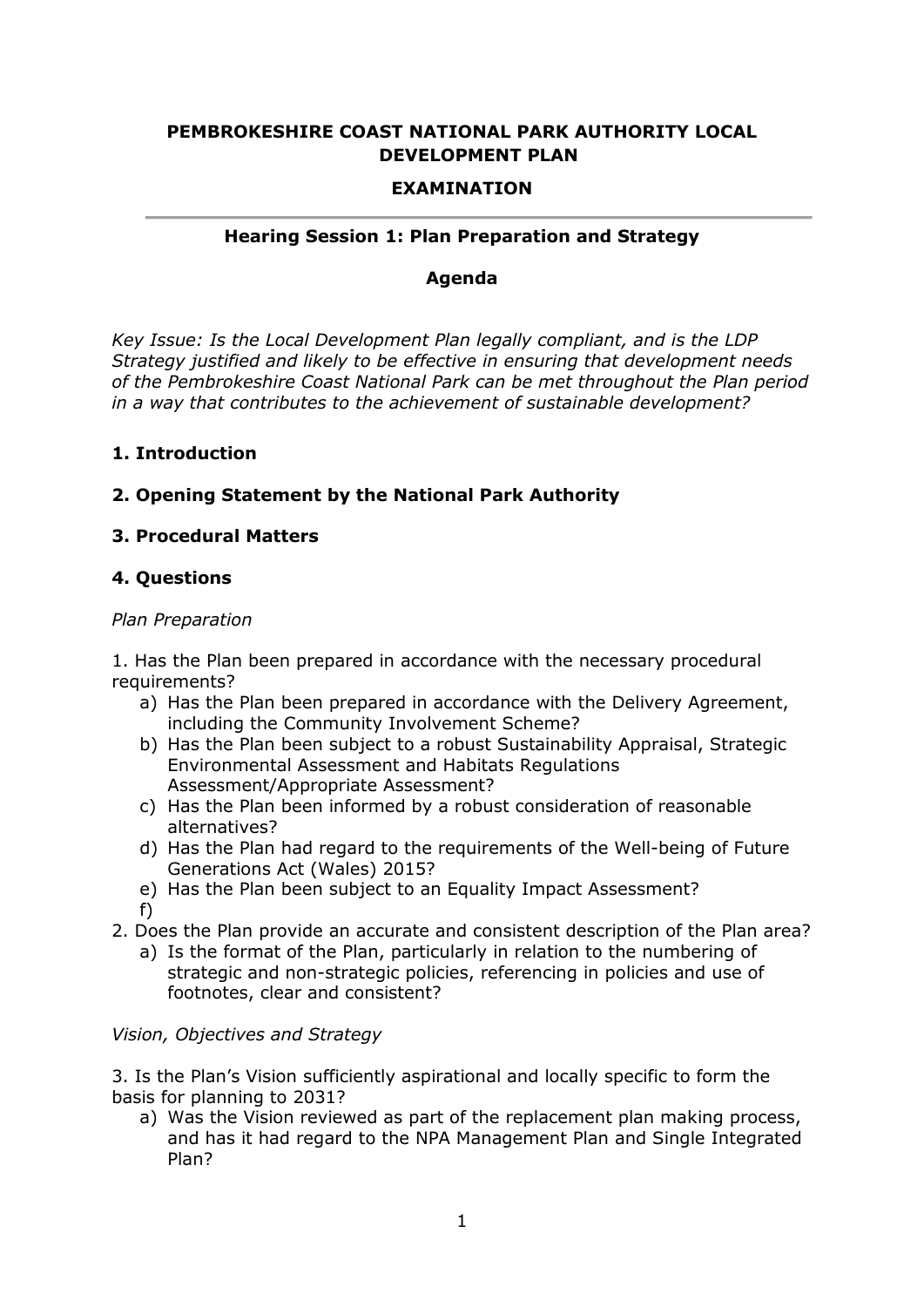4. Are the Plan's objectives SMART and capable of delivering on the identified Vision?

- a) Were they reviewed as part of the replacement plan making process?
- b) Should Objective E be amended to make reference to the need to sustain local communities?

5. Does the Plan's Strategy represent an appropriate approach for delivering, managing and distributing growth over the Plan period?

- a) Should the Plan include a Key Diagram?
- b) How has the Strategy been derived, was it reviewed as part of the replacement plan making process and is it based on robust evidence?
- c) What are the key components of the Strategy and how do they interact?
- d) Will the Strategy deliver the Vision and Objectives?
- e) How have the spatial and growth elements of the Strategy been derived, and should they be expressed in specific strategy policies?
- f) Does the Strategy represent a sustainable approach to planning, over the plan period, and does it effectively link transportation, employment and residential growth?
- g) Has the Strategy been informed by the findings of the local housing market assessments?
- h) Does the Strategy maximise the use of previously developed land? and adopt the sequential approach to the release of land as set out in Planning Policy Wales?
- i) Is the Strategy and policy framework consistent with national policy relating to Flood Risk?

6. Is the Plan's Strategy consistent/compatible the following plans and strategies?

- a) The Wales Spatial Plan and other national policy?
- b) Regional plans and strategies?
- c) The plans/strategies of neighbouring authorities? and
- d) 11Does the Plan reflect the strategies and proposals of infrastructure providers?

7. How has the Settlement Hierarchy been derived, and is it based on robust evidence?

- a) Has the Settlement Hierarchy been reviewed as part of the replacement plan making process?
- b) Is the structure of the Settlement Hierarchy locally distinct?
- c) Are the requirements of Policy 2 clear, does it provide an appropriate framework for new development in Tenby Local Service and Tourism Centre, and should it make reference to the suggested need for a marina and the enhancement of St Catharine's Island?
- d) Is Policy 3 clear and does it provide an appropriate framework for managing development in Newport?
- e) Do the requirements of Policy 5 provide a clear and appropriate mechanism for managing development in St Davids Local Centre?
- f) Are the requirements of Policy 6 clear, does it provide an appropriate framework for managing development in rural areas, and should the requirements of the first sentence of paragraph 4.46 be included in the Policy?